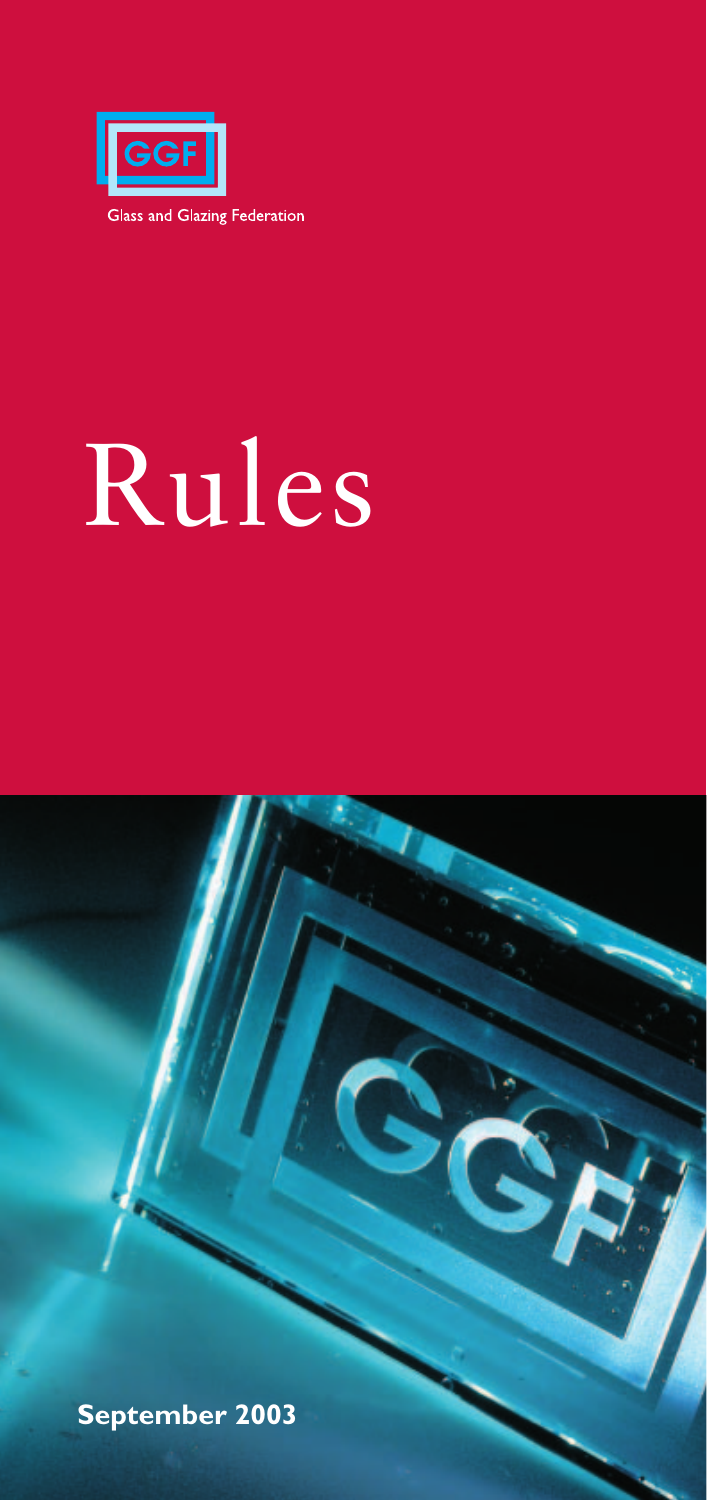# **Rules of the Federation**

## **1 Rules**

These are the Rules of the Glass and Glazing Federation ('the Federation'), a company limited by guarantee and not having a share capital, as referred to in the Articles of Association of the Federation.

# **2 Objectives**

The objectives of the Federation are set out in the Memorandum of Association of the Federation.

# **3 Membership**

- **3.1** Membership of the Federation shall, subject to Rule 3.2, be limited to any such company, firm or unincorporated body who shall be eligible for membership provided he, she or it, as the case may be:
	- 3.1.1 carries on a trade related to home improvements, glazing and the use of flat glass, or other similar materials, whether for windows, doors, or similar applications, or for processed glass, and the connected operations of fabrication and installation of applied film; and
	- 3.1.2 has been trading in the relevant fields for at least three years; and can produce their last two years' audited or certified accounts to the Finance Secretary; and
	- 3.1.3 can provide a minimum of two trade references and one from a Member; and
	- 3.1.4 operates a substantial business, in terms of financial resources and facilities including suitable business premises (which shall be inspected) and employs adequate personnel for the efficient conduct of his business; and
	- 3.1.5 meets the Federation's standards of technical and commercial practice; and
	- 3.1.6 in the event of his engaging in business calling for deposits from members of the public shall promptly notify the Federation and agrees to submit returns on time and subscribe to the GGF Fund Ltd established by the Federation for the security of such deposits for supply and/or installation of home improvements and glazing items and to observe the terms and conditions laid down by the GGF Fund Ltd; and
	- 3.1.7 meets any reasonable requirement of the General Council; and
	- 3.1.8 agrees to be bound by the Rules of the Federation.
- **3.2** Individuals and other bodies such as Associations and institutions may be admitted to membership on such terms as the General Council may determine.
- **3.3** Branches and subsidiary companies of Members of the Federation may, at the discretion of General Council, be entitled to certain of the benefits of membership on the terms defined below and only one subscription shall be payable in respect of the turnover of such Members. For the avoidance of doubt, no such branch or subsidiary shall be a Member of the Federation in its own right and shall not be entitled to attend or vote at a Members' General Meeting (as defined in 7.1). The turnover of subsidiary companies acquired or branches opened after the submission of the annual turnover return shall be notified immediately to the General Council. The turnover of branches and subsidiary companies operating in the areas of activity defined in Rule 3.1.1 and/or defined in the current Federation application for membership form shall be included in the turnover return of the parent company and likewise the turnover of parent companies shall be included in the returns submitted by subsidiary companies. For the purpose of this Rule the definition of a subsidiary company shall be that contained in the Companies Act 1989 Section 144, and the General Council shall determine the question of what constitutes a branch. Entitlement to these benefits, in the case of such branches of subsidiary companies, shall be conditional upon the observance of the obligations of membership and may be subject to the payment of such fees as the General Council shall determine.
	- 3.3.1 A branch or subsidiary company of a Member may be represented on the Region in which it is carrying on business.
	- 3.3.2 Each branch or subsidiary company of a Member shall have the right to be represented and to vote at General Meetings of the Region in which it carries on business.
	- 3.3.3 No Member whether through itself or through a branch or subsidiary shall have the right to exercise more than one vote at meetings of any one Region.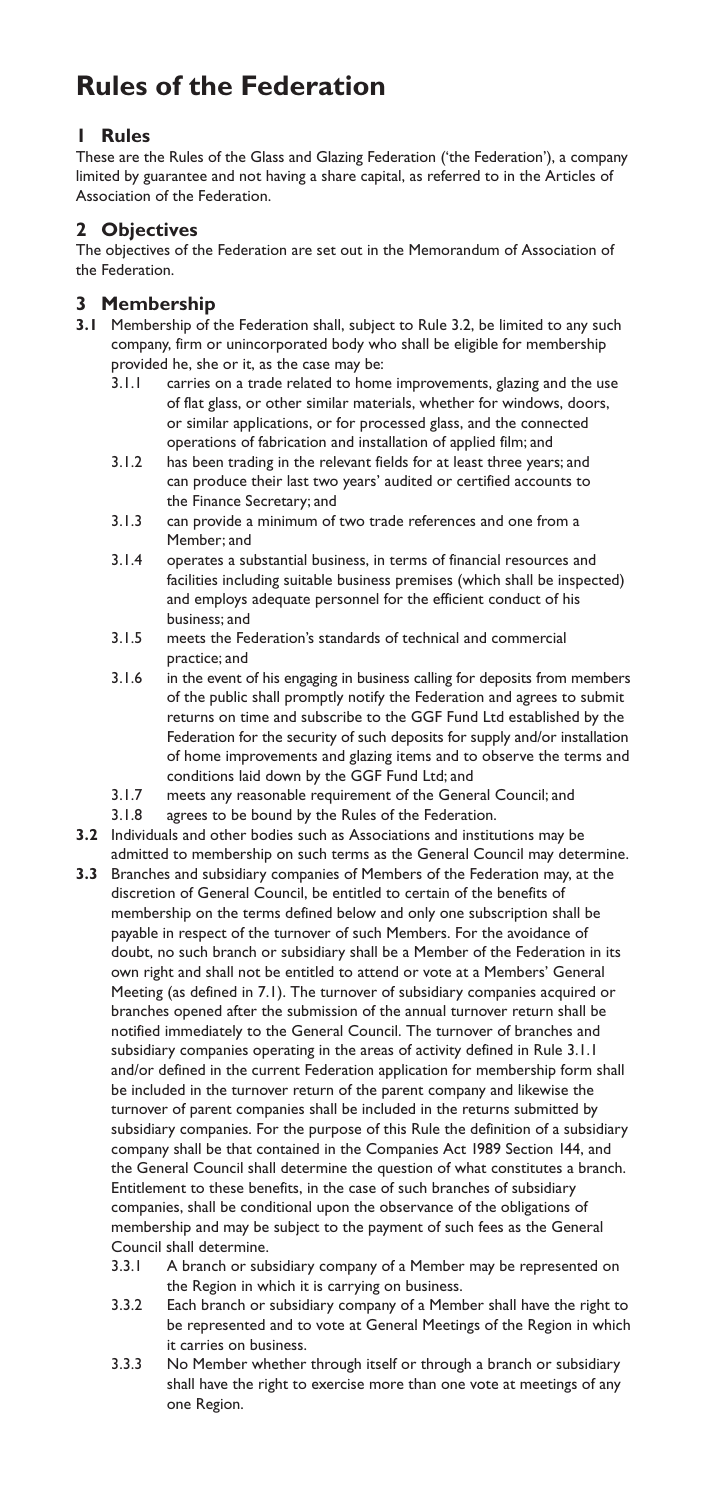- 3.3.4 All or any of the provisions of this Rule 3.3 may be varied by resolution of the General Council in accordance with Rule 10.
- **3.4** Applications for membership shall be addressed in writing to the Membership Department, providing such information as the General Council may consider necessary.
- **3.5** Applicants which meet the criteria for membership shall be accepted, subject to consideration of any relevant information forthcoming from the Membership.
- **3.6** Any Member of the Federation shall be entitled to terminate its membership of the Federation by one calendar month's written notice given to General Council. Termination of membership (whether by written notice as aforesaid or pursuant to Rule 4) shall not relieve such Member of its obligation under Rule 4 for the payment of any outstanding subscriptions, levies or other contributions due prior to or at the date upon which termination takes effect (other than any subscription to the Federation the non payment of which results in membership ceasing pursuant to Rule 4.4).
- **3.7** Any non-member who acquires the whole or any part of the business of a Member, including that part of the business which relates to a trade of the kind set out in Rule 3.1.1, may apply to the General Council to be admitted to membership. The General Council shall consider such application and may refer such application to the Board of Directors which may, in its absolute discretion, waive the requirements of Rule 3.1.2 and treat the Non-Member as eligible for membership if he satisfies all the remaining requirements of Rule 3.1.

#### **4 Obligations of Membership**

- **4.1** Members of the Federation shall be entitled to all the services for Members.
- **4.2** Members shall not be entitled to require the Federation to engage in activities which favour one Member to the detriment of any other Member; including (but without in any way derogating from the generality of the foregoing) the promotion of products in competition with those of other Members.
- **4.3** The main obligations of membership are as follows:
	- 4.3.1 to observe the Rules of the Federation and the decisions of the Board of Directors and/or General Council
	- 4.3.2 to pay on demand the subscriptions, levies and other contributions to the funds of the Federation or to any body controlled by the Federation if that body imposes any obligation on the Member as determined by the Board of Directors and/or the General Council
	- 4.3.3 to adhere to technical and commercial standards (such as the Code of Good Practice)
	- 4.3.4 to refrain from divulging to any third party any transaction or communication between the Federation and its Members, save as authorised by the General Council
	- 4.3.5 in the case of those classes of companies in membership of the Flat Glass Council, to observe the terms of any National Labour Agreements entered into by that Council and the signatory trade unions
	- 4.3.6 where the Federation's symbol is used, to use it strictly in accordance with the instructions issued from time to time by the External Relations Committee
	- 4.3.7 to make available timely and accurate statements of turnover in each substantial category of business, and on demand to furnish such supporting evidence as the Federation shall in confidence require.
- **4.4** Membership shall cease on the happening of any event set down in the Articles of Association Clauses 7 to 11 inclusive (see Appendix 1).
	- 4.4.1 However, the Board of Directors (having been advised by the Finance and Membership Committee) shall have the power at its discretion to continue membership of any Member which is a body corporate which enters into a voluntary arrangement with its creditors.
- **4.5** If control over a Member is acquired by a Non-Member who carries on business in a trade falling within Rule 3.1.1, membership will automatically cease three months after the date on which such control is acquired (or such longer period as the Board of Directors after having been advised by the Finance and Membership Committee may consider appropriate) unless, within such a period, the acquiring company applies for and is accepted into membership.

#### **5 Structure**

The main structure of the Federation shall comprise the following bodies:

- the Board of Directors
- the General Council
- the Home Improvement Executive including
	- the GGF Fund Limited
- the Glazing Executive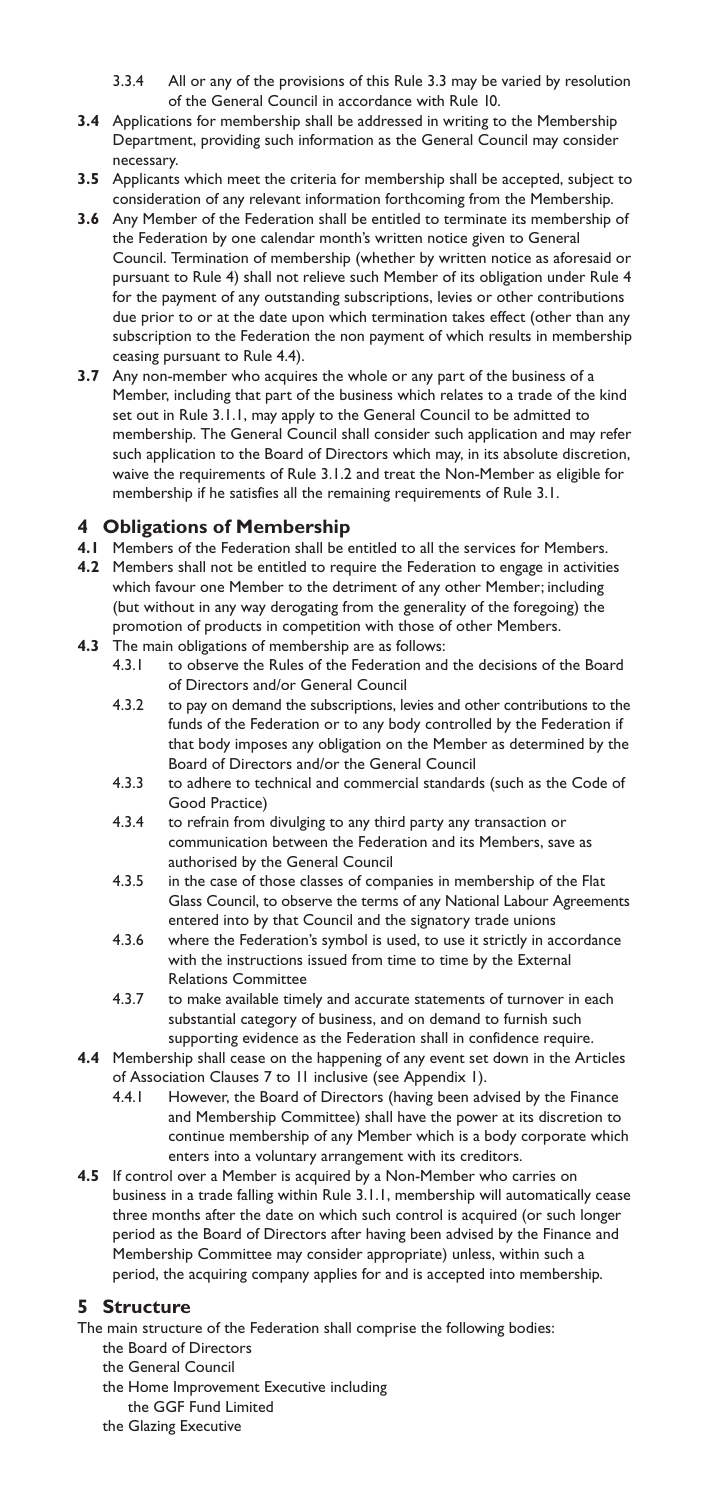- the Specialist Interests Executive
- the Regional organisation
- the Flat Glass Council
- the Co-ordinating Group Committee, comprising of:
	- the Finance and Membership Committee
	- the Standards Committee
	- the External Relations Committee
	- the Training Committee
	- the Contracts Committee
	- the Health and Safety Committee,

all of which (other than the Board of Directors) shall be sub-committees of, constituted and overseen by, the General Council. All such bodies, (other than the Board of Directors) shall report to the General Council.

- **5.1** The General Council shall set up such other Executives, Groups and Committees as are deemed necessary.
- **5.2** Executives, Groups and Committees may set up sub-committees and working parties within their responsibilities as required.
- **5.3** Regions may make suitable arrangements for their management.
- **5.4** The General Council, the Executives and all Committees shall have power to co-opt. Co-opted Members shall have full voting rights.
- **5.5** The General Council of the Federation is responsible for overseeing all Executives, Regions, Groups and Committees (other than the Board of Directors) and for debating and advising the Board of Directors on the conduct of the Federation's affairs at national level. The General Council shall report to the Board of Directors.
- **5.6** The General Council is also responsible for ensuring in all the activities subject to its control a fair balance of representation and action as between the various defined interests of the Members of the Federation,
	- 5.6.1 home improvements
	- 5.6.2 glass merchants, glaziers and processors
	- 5.6.3 curved glass
	- 5.6.4 insulating glass manufacturers
	- 5.6.5 manufacturers and processors of laminated glass
	- 5.6.6 manufacturers and processors of toughened glass
	- 5.6.7 plastics manufacturers and merchants<br>5.6.8 glazing component manufacturers
	- glazing component manufacturers
	- 5.6.9 conservatory manufacturers
	- 5.6.10 mirror manufacturers and merchants
	- 5.6.11 fire resistant glazing
	- 5.6.12 emergency glazing
	- 5.6.13 hardware
	- 5.6.14 film manufacturers and installers.
- **5.7** In particular, but without in any way detracting from the generality of the foregoing, the General Council shall have the following powers and functions:
	- 5.7.1 to elect the President and Vice President and to ratify the appointment of all the other chairmen
	- 5.7.2 to receive reports from the Executives and to take action thereon
	- 5.7.3 to advise the Board of Directors on appeals from persons, companies or other bodies claiming entitlement to membership as per the GGF Appeals Procedure (see Appendix 2)
	- 5.7.4 to advise the Board of Directors on allegations against Members of contravening the Rules of the Federation and the decisions of the Board of Directors and the General Council; and to take appropriate action
	- 5.7.5 to oversee the finances of the Federation and of the GGF Fund Limited
	- 5.7.6 to appoint to the General Council representatives of the defined interests listed above.
- **5.8** The General Council shall determine the size and composition of Executives, Committees and Groups so as to ensure a proper representation of all interests in the Federation and a fair balance between these interests.
- **5.9** Resolutions of the General Council shall, if within its competence, be binding on all members of the Federation.
- **5.10** The General Council shall consist of the following:
	- 5.10.1 ex-officio:
		- President of the Federation
		- Vice President of the Federation
		- Immediate Past President of the Federation
		- Chairman of the Flat Glass Council
		- Chairman of the Home Improvement Executive
		- Chairman of the Glazing Executive
		- Chairman of the Specialist Interests Executive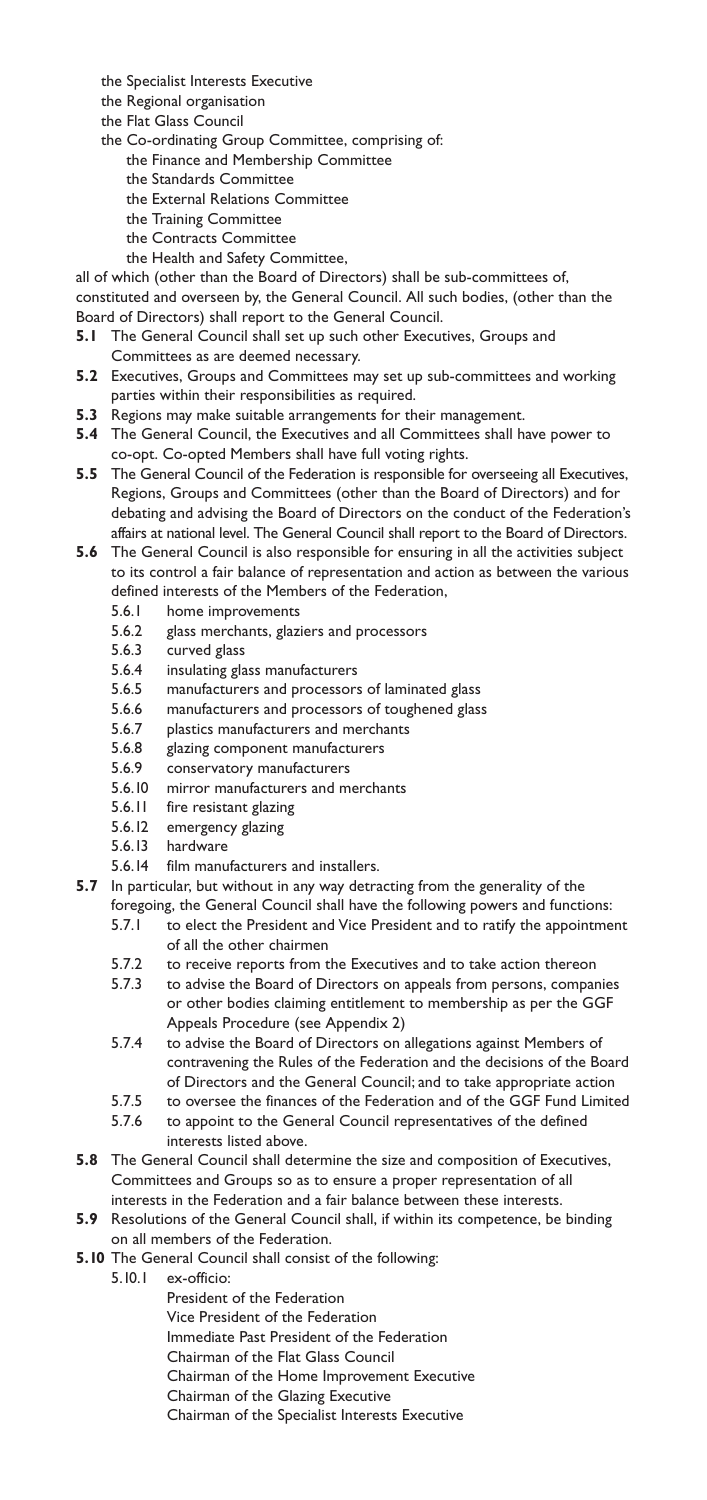Chairman of the Co-ordinating Group Committee and Finance and Membership Committee Chairman Health and Safety Committee Chairman of the Standards Committee Chairman of the External Relations Committee Chairman of the Training Committee Chairman of the GGF Fund Limited Chairman of the Contracts Committee

- 5.10.2 the representative elected by the Flat Glass Manufacturers' Association
- 5.10.3 I representative elected annually by each Region
- 5.10.4 5 individuals who shall be appointed by the General Council from Members and Associated Members so as to maintain the balance of the various defined interests comprised by the Federation and to take account of membership unrepresented by the Regional organisation: provided that none of the defined interests shall have an automatic right to representation on the General Council.
- 5.10.5 Additional Members may be co-opted onto General Council as necessary, if their specialist knowledge is required for specific discussion.
- **5.11** With the exception of representatives of the respective Associations and Regions named above, who shall be appointed in person each year, the right to serve on the General Council shall be personal to the individual appointed. Should a Council Member not be able to attend a meeting of the General Council, the Deputy elected from the Associations, Committees and Regions may attend. Deputies shall have full voting rights.
- **5.12** Any casual vacancy occurring among the Members of the General Council with the exception of representatives of Associations and Regions may be filled by co-option of an eligible Member of the Federation. Any person so co-opted shall have full voting rights, but he shall retire on the eve of the next General Council Annual meeting at which elections and appointments take place and he shall be eligible for re-election. Casual vacancies relating to Association and Regional representatives shall be filled by nomination by the relevant Association or Region.
- **5.13** The Board of Directors has the conduct of and legal responsibility for the affairs of the Federation

5.13.1 The Board of Directors shall comprise of some or all of the following: President, who shall be Chairman of the Board of Directors Vice President, who shall be deputy Chairman Immediate Past President Chairman Home Improvement Executive Chairman Glazing Executive Chairman Specialist Interests Executive Chairman Co-ordinating Group Committee and Finance and Membership Committee

Chairman Flat Glass Council

Representative from the Flat Glass Manufacturers Association Regional Chairman elected by the Regional Chairmen's Committee The GGF Chief Executive

- 5.13.2 The National Secretary shall be the Company Secretary
- 5.13.3 On being appointed to the Board, each Director shall sign an undated letter of resignation (without loss or compensation for loss of office) to be held by the Chief Executive in escrow on behalf of the Board of Directors and which may be made effective and dated by a resolution of the Board of Directors.
- **5.14** The Remuneration Committee is a sub-committee of the Board where the President, the Vice-President and the Immediate Past President, with the Chief Executive, can decide the levels of remuneration and the conditions of employment of the staff, after taking advice, where necessary, from the Finance and Membership Committee.

#### **5.15 The Regional Organisation**

The Regional organisation of the Federation, which may change from time to time as General Council decides, is responsible for the conduct of the Federation's affairs at Regional level.

- **5.16** Each Region shall be empowered to:
	- 5.16.1 recommend for acceptance applications for membership submitted to it by the Membership Secretary from suitable persons, companies or other bodies within the Region
	- 5.16.2 elect a representative to the General Council
	- 5.16.3 set up such committees as it thinks fit
	- 5.16.4 arrange activities for the benefit of the Region generally
	- 5.16.5 pursue the objectives of the Federation within the Region.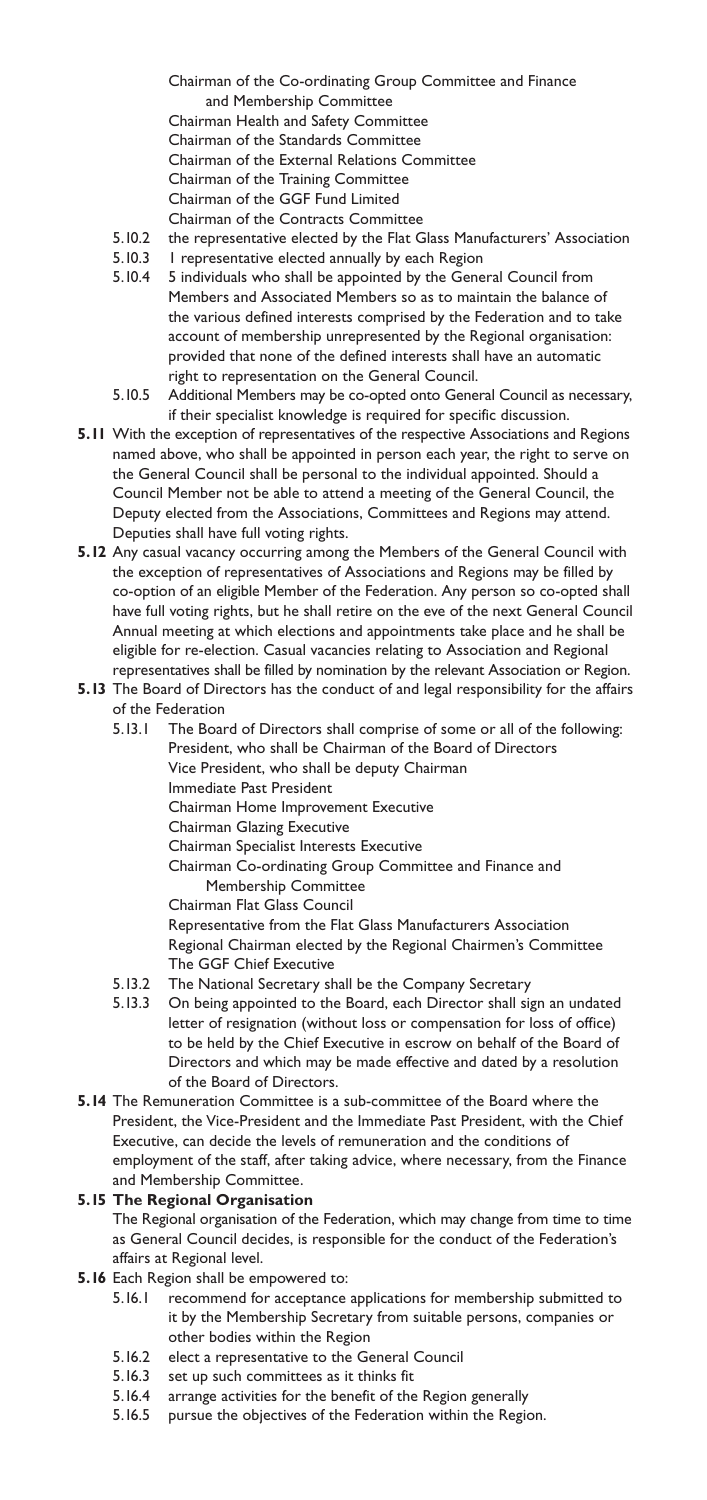#### **5.17 The Finance and Membership Committee**

The functions delegated to the Finance and Membership Committee, (which for the avoidance of doubt is not a sub-committee of the Board of Directors), within the framework of policies determined by the General Council, shall include the following:

- 5.17.1 to make recommendations on any financial matter affecting the Federation
- 5.17.2 to advise the Board of Directors on the remuneration of auditors subject to any restrictions imposed by General Council
- 5.17.3 to advise on the administration of the affairs of the Federation at National and Regional levels
- 5.17.4 to take appropriate steps to bring into membership eligible persons and companies
- 5.17.5 to investigate alleged actions or omissions by members in contravention of these Rules and of decisions of the Board of Directors and/or the General Council; and to make appropriate recommendations to the General Council.

#### **5.18 The Standards Committee**

The functions of the Standards Committees (which for the avoidance of doubt is not a sub-committee of the Board of Directors), shall include the following:

- 5.18.1 to develop, in co-operation where appropriate with other persons and bodies not Members of the Federation, the definition of technical standards and criteria applying to the products, processes and methods within the industry and its various sectors, and to make appropriate recommendations to the General Council
- 5.18.2 by discussion and where possible by agreement to ensure that these technical standards of practice are accepted and observed by all Members
- 5.18.3 to support the function of the Finance and Membership Committee in investigating alleged cases of breach of any of the standards by Members
- 5.18.4 to support the function of the External Relations Committee in publicising the criteria and standards and in ensuring that they are properly taken into account in legislation, regulation, technical specifications and other forms of control.

#### **5.19 The External Relations Committee**

The functions of the External Relations Committee (which for the avoidance of doubt is not a sub-committee of the Board of Directors), shall include the following:

- 5.19.1 to make representations on all aspects of the responsibilities of the General Council to government (including the European Commission) and to other official trade bodies and persons, in furtherance of the objectives of the Federation
- 5.19.2 to formulate plans for, and to regulate, the promotional and publicity activities of the Federation
- 5.19.3 to undertake, commission and co-ordinate research and statistical services relating to the industry on behalf of Members.

#### **5.20 The Training Committee**

The functions of the Training Committee (which for the avoidance of doubt is not a sub-committee of the Board of Directors), shall include the following:

- 5.20.1 to develop, in co-operation where appropriate with other persons and bodies not Members of the Federation, a training policy within the industry and its various sectors, and to make recommendations to the General Council
- 5.20.2 to develop, in co-operation where appropriate with other persons and bodies not Members of the Federation, training standards, methods and procedures for implementing, testing and certifying such standards
- 5.20.3 to support the function of the External Relations Committee in publicising training schemes developed and operated by the Federation.

#### **5.21 The Contracts Committee**

The functions of the Contracts Committee (which for the avoidance of doubt is not a sub-committee of the Board of Directors), shall include the following:

- 5.21.1 to develop, in co-operation where appropriate with other persons and bodies not Members of the Federation, a model consumer contract and guarantee, and by agreement monitor their use by Members
- 5.21.2 to develop a watching brief over developments in all matters concerning the commercial contracting role of glazing sub-contractors in the construction industry
- 5.21.3 to develop, in co-operation where appropriate with other persons and bodies not Members of the Federation, commercial contract conditions and by agreement monitor their use by Members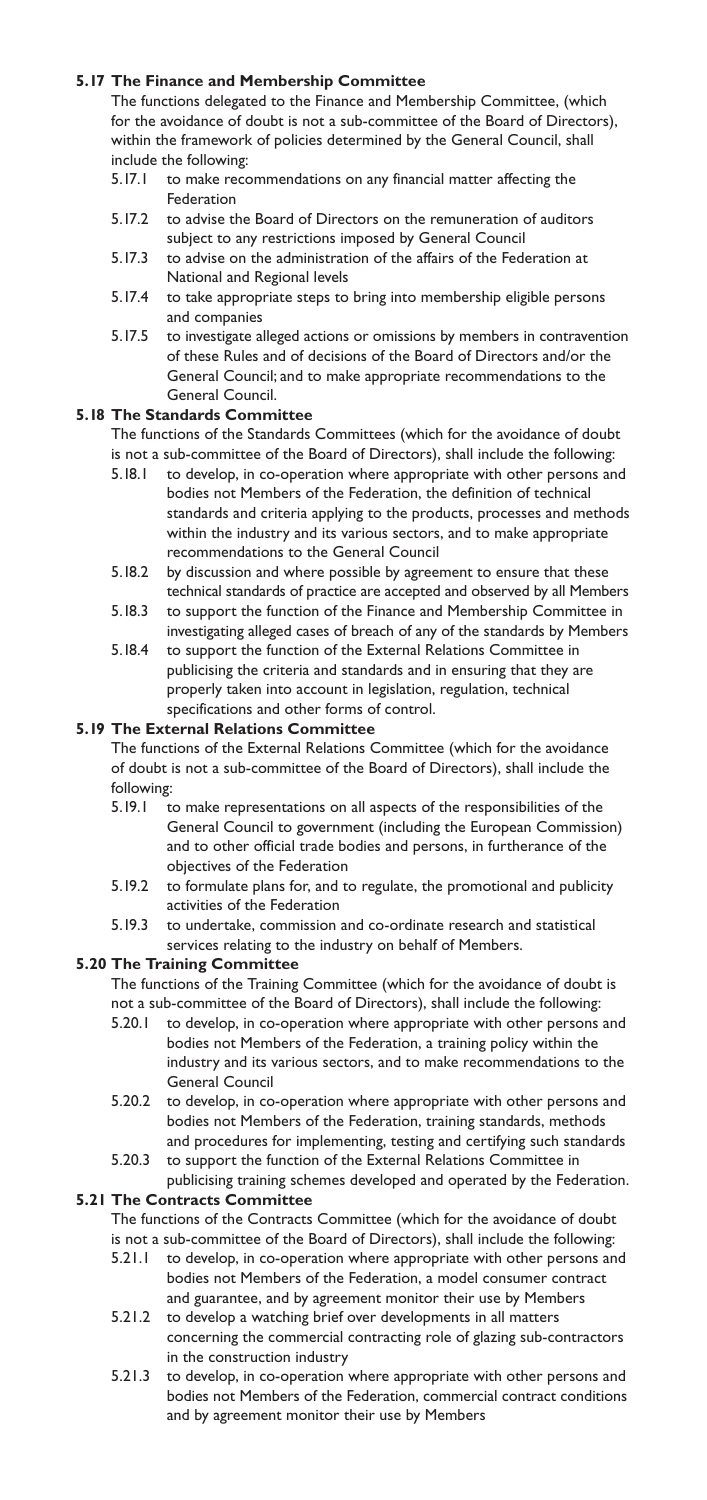- 5.21.4 to watch over the development and interests of window companies and fenestration system companies who operate as specialist contractors in the construction industry by giving advice and assistance in the conduct of their contracts
- 5.21.5 to develop, in co-operation where appropriate with other persons and bodies not Members of the Federation, a supply only contract
- 5.21.6 to support the function of the External Relations Committee in publicising and developing the role of the Federation on commercial and consumer Contracts.

#### **5.22 Health and Safety Committee**

The functions of the Health and Safety Committee (which for the avoidance of doubt is not a sub-committee of the Board of Directors), shall include the following:

- 5.22.1 to develop, in co-operation where appropriate with other persons and bodies not Members of the Federation, health and safety policies within the industry and its various sectors, and to make recommendations to the General Council
- 5.22.2 to develop, in co-operation where appropriate with other persons and bodies not Members of the Federation, health and safety standards, methods and procedures for implementing, testing and certifying such standards
- 5.22.3 to support the function of the External Relations Committee in publicising health and safety schemes developed and operated by the Federation

#### **5.23 The Specialist Advisory Groups**

- 5.23.1 The purposes of the Groups (which for the avoidance of doubt are not sub-committees of the Board of Directors), are:
	- 5.23.1.1 to enable Members of the Federation who have specialist interests to meet and discuss matters of particular concern within a segment of the glass and glazing industry. The said interests may comprise some or all of those defined in Rule 5.6, whether jointly or severally, and may also extend to other interests not therein defined
	- 5.23.1.2 to provide the means whereby members having specialist interests may channel their views to the appropriate person or body within the Federation or to Members at large
	- 5.23.1.3 to enable the General Council and the Board of Directors of the Federation to be informed of and involved in the specialist needs of Members
- 5.23.2 The procedures and activities of each Group shall be determined by its Members, but in such a way as not to contravene the Rules of the Federation.
- 5.23.3 A new Group may be proposed by a Group of Members of likeminded interests coming together deciding the need for such a Group, and agreeing with the General Council the form that Group should take. The approval of the General Council shall then be sought for the formation of the Group; this approval is required before the Group can be formed and recognised.
- 5.23.4 Membership of a Specialist Group shall be open to any Members of the Federation operating within the product range or service range covered by that Group.
- 5.23.5 Formation of a new Group shall be announced in the current GGF Newsletter or by electronic communication and/or by circular letter to all Members. Such notice of formation shall name the proposed Chairman of that Group and the sphere of interest which it covers. Members who qualify under the previous paragraph will then be asked to advise the Secretary if they are interested in participating in this Group.
- 5.23.6 Provided their qualification to join is accepted by the Group, they shall then be entitled to:
	- 5.23.6.1 receive notice of meetings
	- 5.23.6.2 attend such meetings as the Member may wish, and
	- 5.23.6.3 receive minutes of meetings, whether they have attended those meetings or not.
- 5.23.7 In the event of a disagreement between a Member wishing to join a Group as to whether the Member so qualifies the matter shall be referred to the Finance and Membership Committee whose decision shall be final.
- 5.23.8 The Federation will provide the services of a meeting Secretary and meeting rooms at the cost of the Federation.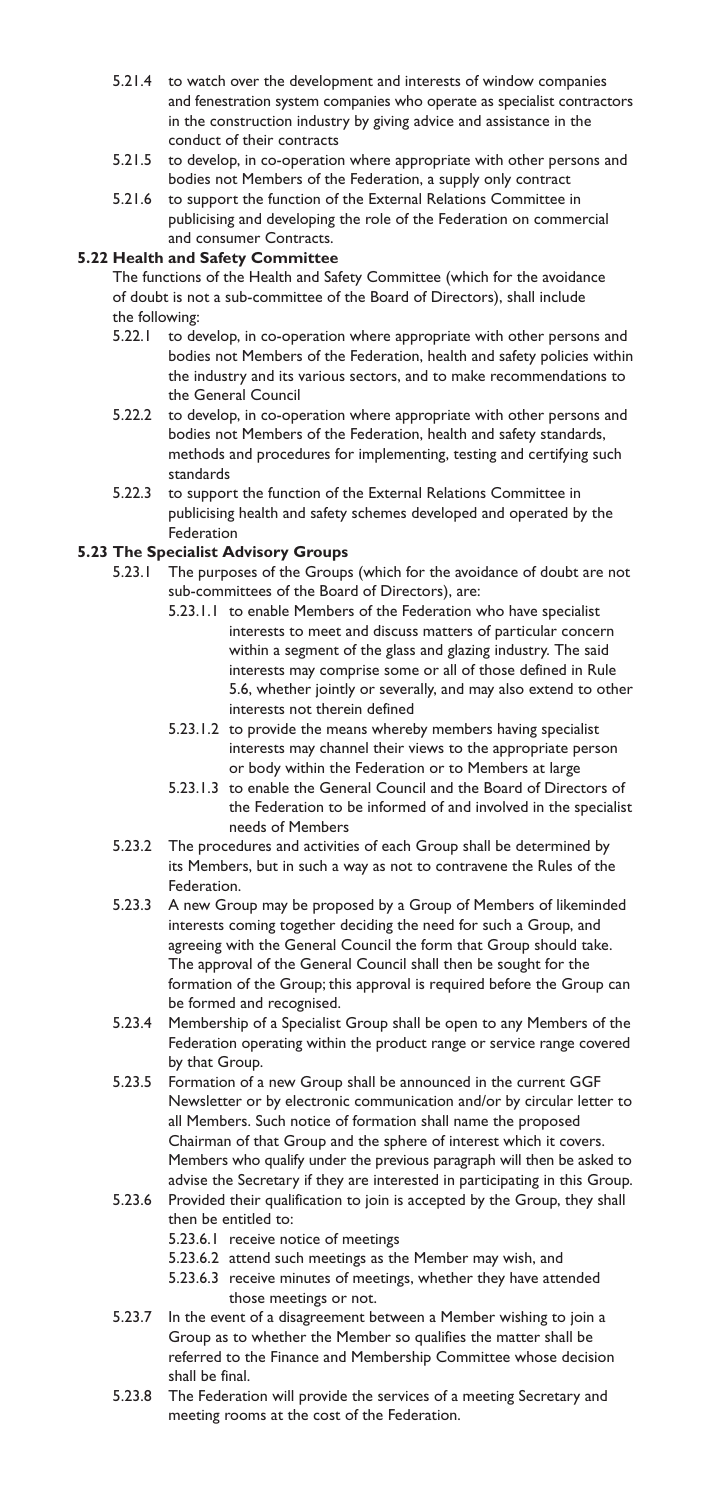- 5.23.9 For Group meetings, however, the Federation will not meet travelling and hotel expenses of members attending meetings, these remaining the liability of the Member or his company.
- 5.23.10 On formation, a Specialist Group shall elect a Chairman and a Vice-Chairman of the Group and these positions shall come up for reelection within the Group in accordance with Rule 6.0. The Group may then form an internal management committee or such working parties as it may agree.
- 5.23.11 Groups will report back to the Executive into which they are placed, and the Chairman of the Group will be entitled to sit on that Executive. Where Groups have items of policy or other matters they wish raised, these should be taken up with the Chairman of their Executive.

# **6 Officers**

- **6.1** The General Council shall elect annually a President and a Vice-President (who shall be Chairman and Vice Chairman respectively of the Board of Directors).
- **6.2** The President shall not hold office for more than two consecutive years, unless in the opinion of three-quarters of the persons present and voting at a meeting of the General Council, a break in continuity would be contrary to the interests of the Federation, in which exceptional case the period of office may be extended by one year.
- **6.3** The Chairman and Vice-Chairman of each Executive, Group and Committee shall be elected by the members of that Executive, Group and Committee.
- **6.4** The Chairmen and Vice-Chairmen of Executives, Groups and Committees shall retire in alternate years and be eligible for re-election by the appropriate Executive, Group or Committee. The retirement of members of the Board of Directors shall be governed by the Federation's Articles of Association and by Company Law.
- **6.5** Each Regional Chairman shall be elected at the Regional Annual General Meeting and shall not hold office for more than two consecutive years, unless in the opinion of three-quarters of the persons present and voting at an Annual General Meeting of the Region, a break in continuity would be contrary to the interests of the Federation, in which exceptional case the period of office may be extended for one year.
- **6.6** All Officers and Chairmen shall be Members or authorised representatives of Members at the time they are elected. If they cease to be Members or authorised representatives of Members during their term of office, they shall offer themselves for re-election within six months. Their re-election shall be subject to ratification by General Council at its next meeting.

## **7 Meetings**

- **7.1** Meetings shall take place as follows:
	- 7.1.1 The Federation shall have at least one Annual General Meeting in any calendar year and Extraordinary General Meetings may be called at the discretion of the President or as provided for in the Articles of Association of the Federation or by Company Law. Such Annual General Meetings and Extraordinary General Meetings of the Federation shall be referred to herein as "Members' General Meetings".
	- 7.1.2 The Regions shall each hold at least one General Meeting annually and additional General Meetings of the Regions may be called at the discretion of the President or at the request of not fewer than 10 Members.
	- 7.1.3 The General Council shall meet at least twice annually.
- **7.2** At the Annual General Meeting of the Federation there shall be presented for review and approval the consolidated accounts of the Federation.
- **7.3** There shall be appointed at the Annual General Meeting of the Federation the auditors and bankers to the Federation.

#### **8 Meeting Procedures**

- **8.1** Meeting procedure in respect of Members' General Meetings shall be governed by the Articles of Association and Company Law. The rest of the provisions of this Rule 8 shall not apply to Members' General Meetings.
- **8.2** Except as hereinafter provided, all meetings shall be convened by a notice addressed to each person or Member entitled to attend giving not less than 21 days' notice, in the case of general meetings, or seven days' notice, in the case of other meetings.
- **8.3** A meeting shall not be invalidated by reason of the accidental omission to give notice to anyone entitled to receive notice, nor by the failure of anyone so entitled to receive a notice which has been properly sent to him.
- **8.4** The President, or in his absence the Vice-President, shall serve as Chairman at meetings of the General Council.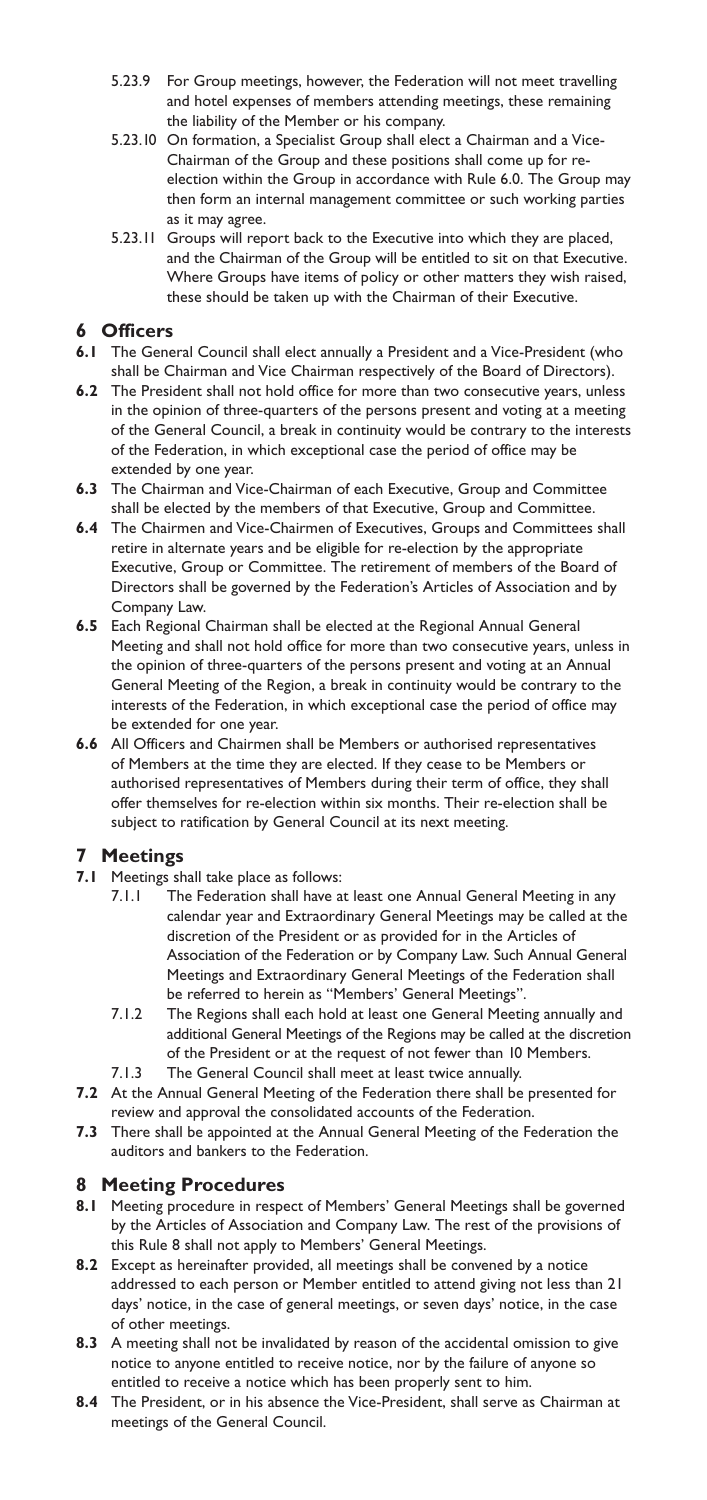- **8.5** The President shall have the power to cancel or postpone any meeting not being a requisitioned meeting.
- **8.6** Any member wishing to propose a resolution at a meeting shall give not less than seven days' notice in writing to the National Secretary stating the terms of such resolution.
- **8.7** The necessary quorum at General Meetings and additional meetings of the Regions shall be ten members entitled to attend. The quorum at meetings of the General Council shall be one-third of the persons entitled to attend, and at meetings of Committees appointed by the General Council one-quarter of the persons entitled to attend.
- **8.8** In the case of emergency the President or Vice-President shall in his absolute discretion have power to convene a meeting upon a shorter notice than aforesaid and a meeting so convened shall not be invalidated thereby.
- **8.9** A resolution in writing, signed by each Member of the body entitled to attend a meeting thereof shall be as valid and effectual as if it had been passed by the majority required for the passage of such a resolution at a meeting of such body duly convened and held.

# **9 Voting Procedure**<br>**9.1** Voting procedure in res

- **9.1** Voting procedure in respect of Members' General Meetings shall be governed by the Articles of Association and Company Law. The rest of the provisions of this Rule 9 shall not apply to Members' General Meetings.
- **9.2** At all meetings questions shall be decided by a majority of Members present who have full voting rights, and voting, except in relation to matters in respect of which some other majority is specified under these Rules.
- **9.3** Technical standards which may require to be decided by a vote shall require a two-thirds majority.
- **9.4** Voting shall be by a show of hands unless a ballot is called for by any Member present, in either of which cases only Members present shall have the power to vote and each shall have one vote.
- **9.5** A ballot may be taken forthwith. The declaration by the Chairman of the meeting of the result of the voting, whether or not the number of votes cast for or against the motion is stated, shall be conclusive.
- **9.6** The Chairman shall have a casting vote.

#### **10 Alteration of Rules**

None of the Rules of the Federation shall be altered or rescinded or added to except by a resolution passed by a majority consisting of two-thirds of the votes cast by those present and entitled to vote at a meeting of the Board of Directors, of which not less than 28 days' notice shall be given, setting out the proposed alteration or rescission or addition, as the case may be.

#### **11 Interpretation**

If, in the interpretation or application of any of the Rules of the Federation there shall be any dispute or difference of opinion, it shall be referred to a meeting of the General Council, who by a simple majority of those present and entitled to vote, shall decide, such decisions being final and binding on all concerned.

#### **12 Indemnification of Officers**

If any prosecution, action or suit at law be commenced against any Member of the Board of Directors or the General Council or the Chief Executive or any other person acting in relation to the affairs of the Federation for anything done by them in the proper or reasonable discharge of their duties, such person shall be defended and indemnified by, and at the cost of, the Federation from all damages, costs, and expenses which may be incidental to or from such prosecution, action or suit at law, and the Board of Directors is empowered to apply the property and funds of the Federation for such purpose.

#### **13 Breaches of Rules**

- **13.1** The investigation of any alleged breach of the Rules shall be conducted, in the first place, by the Finance and Membership Committee or a committee thereof. They may call for attendance of any Member or employee of a Member.
- **13.2** Members shall be responsible for any breach of the Rules on the part of any agent, manager, servant or any other person directly or indirectly employed by them or acting on their behalf.

#### **14 Dissolution**

**14.1** The Federation may be dissolved by a resolution of a Members' General Meeting. Such meeting shall be convened by notice in writing of not less than 21 clear days setting out the resolution which it is proposed shall be considered and, if thought fit, passed. The resolution shall, in addition to the proposal for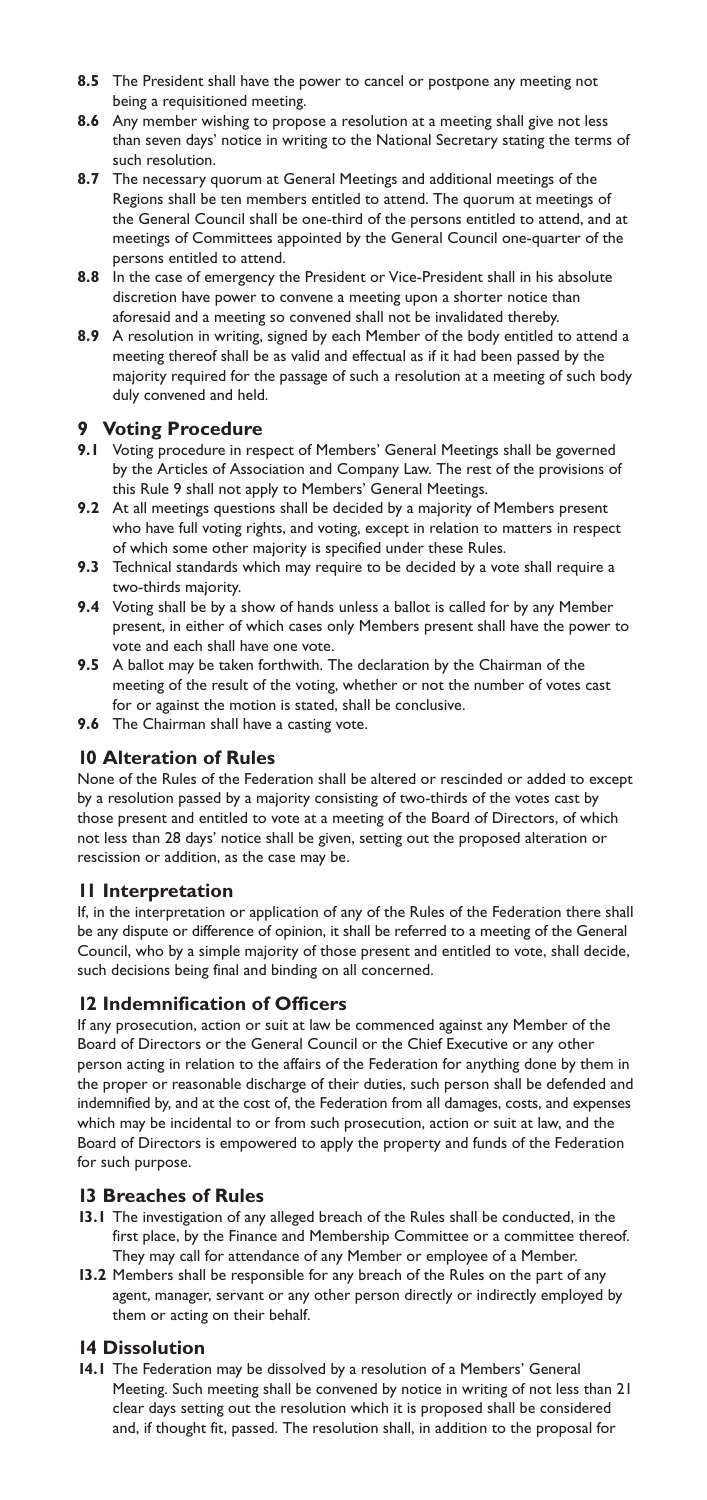dissolution, contain full proposals for procedure on dissolution, including provision for the discharge of debts and liabilities of the Federation and for the disposal of the surplus assets, the books, papers and other property of the Federation. The majority requisite for passing such a resolution shall be a majority consisting of not less than three-quarters of the Members present and voting.

- **14.2** The Board of Directors shall have full power to do everything necessary for the liquidation of the affairs of the Federation.
- **14.3** If on dissolution it is decided to preserve any books, documents or papers which, in the opinion of the Board of Directors are of a confidential nature, these shall be placed in the safe custody of some solicitor or accountant independent of the trade in every respect in a manner provided for by resolution.

# **Appendix 1**

#### **Resignation and Termination of Membership**

- **1** A Member may withdraw from the Company only in accordance with the provisions for withdrawal specified in the Rules or, in the event that the Rules do not contain any such provisions, by giving at least twenty eight clear days' notice to the Company, save that notwithstanding any provision to the contrary a subscriber may withdraw from the Company immediately by giving notice to the Company. Membership shall not be transferable.
- **2** The membership of any Member which is a body corporate shall terminate immediately on the happening of the following:
	- **2.1** (save in the event of a resolution of the Directors to the contrary in any specific case) the Member entering into any composition or arrangement (whether formal or informal) with its creditors; or
	- **2.2** (save in the event of a resolution of the Directors to the contrary in any specific case) the Member becoming the subject of a voluntary arrangement within the meaning of Section 1 of the Insolvency Act 1986; or
	- **2.3** the Member becoming unable to pay its debts within the meaning of Section 123 of the Insolvency Act 1986; or
	- **2.4** a receiver manager administrator or administrative receiver being appointed of the Member's undertaking assets or income or a substantial part thereof; or
	- **2.5** the Member passing a resolution for its winding-up or having a petition presented to any court for its winding-up or the Member ceasing, or threatening to cease, to carry on its business.
- **3** The membership of any Member who is an individual shall terminate immediately on the happening of any of the following:
	- **3.1** the Member being made bankrupt;
	- **3.2** the Member having a receiver and/or manager appointed to his assets or property or a mortgagee entering into possession of such;
	- **3.3** the Member applying to the Court for an interim order pursuant to Section 253 of the Insolvency Act 1986.
- **4** The Directors may by resolution expel a Member if the Member has failed to pay any subscription due to the Company in accordance with the Rules and does not pay any such subscription within 14 days of demand being made on him by the Company.
- **5** The General Council may by resolution expel a Member if the Member commits a material or persistent breach of the Rules or if a Member does anything which in the opinion of General Council brings or is likely to bring the Company into disrepute.

# **Appendix 2**

## **Appeals Procedure for the GGF**

#### **1 Scope**

**1.1** The following appeals procedure shall govern the administration and adjudication of appeals under Clause 5.7.3 of the Rules of the Federation (i.e. against a decision of General Council to decline to offer membership to a particular applicant or to terminate the membership of an existing member) and of appeals against a decision by a disciplinary panel, that an allegation has been proved.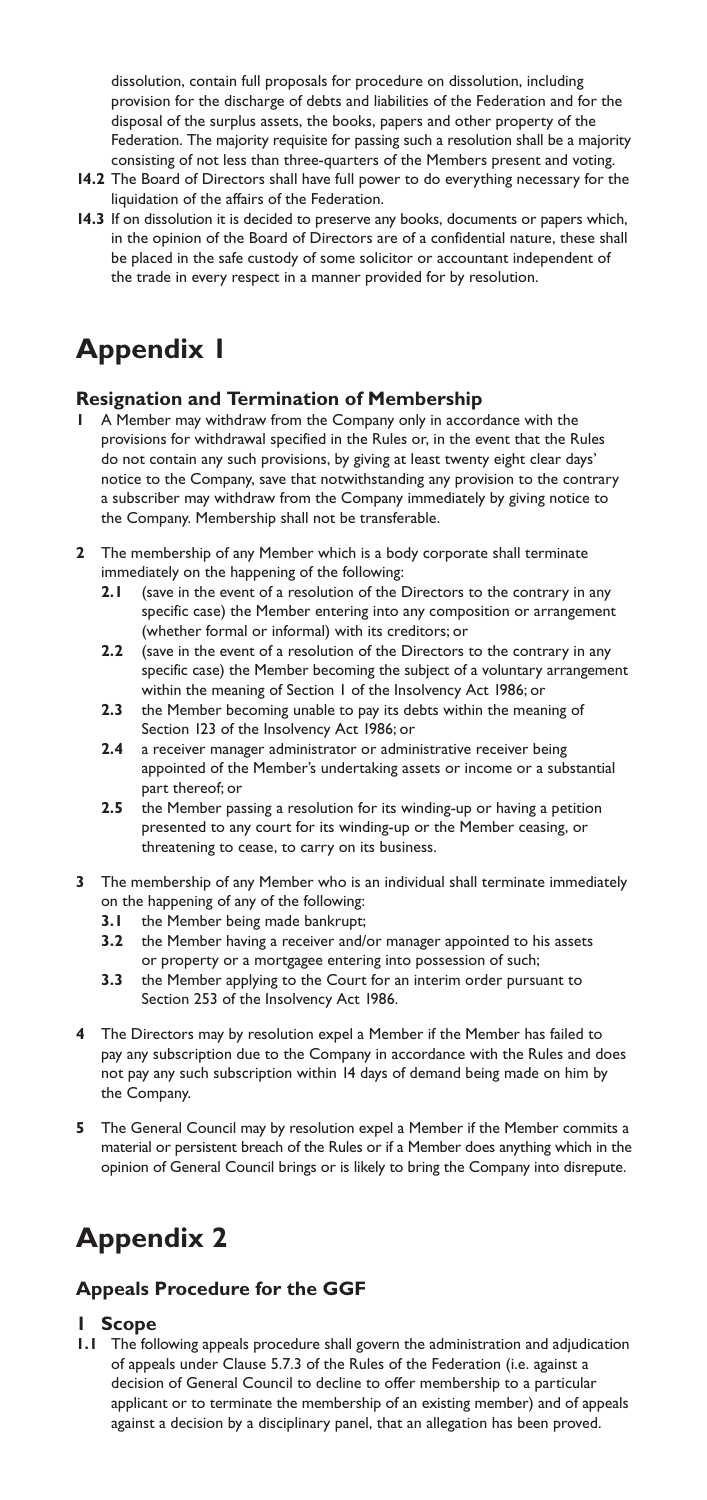# **2 Notice of Appeal**

**2.1** Notice of appeal shall be served on the Chief Executive of the Federation within 30 days of the date on which the appellant was sent written notification of the decision against which appeal is being made.

## **3 Formation of Appeal Panel**

**3.1** Within 7 days of receiving the notice of appeal the Chief Executive shall set up an appeal panel, which shall comprise:

• two member representatives, who shall be members of Council not present at the meeting at which the decision subject of the appeal was made or, if no such person is available, former members of Council;

- one senior member representative who is not a member of Council.
- 3.2 No member of the appeal panel shall have a direct business interest in the same sector of the industry as the appellant.
- 3.3 The longer serving of the two Council members shall be the chairman of the panel.

#### **4 Notification of Appeal Hearing**

- 4.1 The appeal panel shall meet within 60 days of receipt by the Chief Executive of the appeal.
- 4.2 The appellant shall be given at least 21 days notice of the time, date and venue of the appeal hearing.

#### **5 Representation at the Hearing**

- 5.1 The appellant may be represented at the hearing, by a member of its staff.
- 5.2 The Federation shall be represented by the President or other member of Council present at the meeting at which the relevant decision was taken.
- 5.3 A Member of Federation Staff with no previous involvement in the case shall act as clerk to the appeal panel.

#### **6 Preparation for the Hearing**

- 6.1 Not less than 7 days prior to the hearing both parties shall:
	- notify the Chief Executive as to who will be representing them at the hearing • advise the Chief Executive of the identity of any witnesses to be called at
	- the hearing
	- deliver to the Chief Executive any documentary evidence to be presented.

#### **7 Proceedings at the Hearing**

- 7.1 The appellant's representative shall present its case and the Federation's representative shall respond.
- 7.2 Witnesses may be examined, cross-examined and re-examined. Documents and other evidence may be presented.
- 7.3 When the Federation's response to the appellant's case has been concluded, the appellant's representative shall give a brief summing up, followed by the Federation's representative.
- 7.4 Any procedural issues shall be determined by the panel chairman.
- 7.5 At the conclusion of the hearing the panel shall, after due consideration, announce its decision. This will be confirmed in writing to the appellant within 7 days.
- 7.6 The decision of the panel shall be final and binding on both parties.
- 7.7 The panel may make a recommendation to the President of the Federation as to whether its decision should be publicised.
- 7.8 The Chief Executive shall cause a record of the proceedings to be taken and shall keep this, together with any documentary evidence submitted, for a period of at least one year.